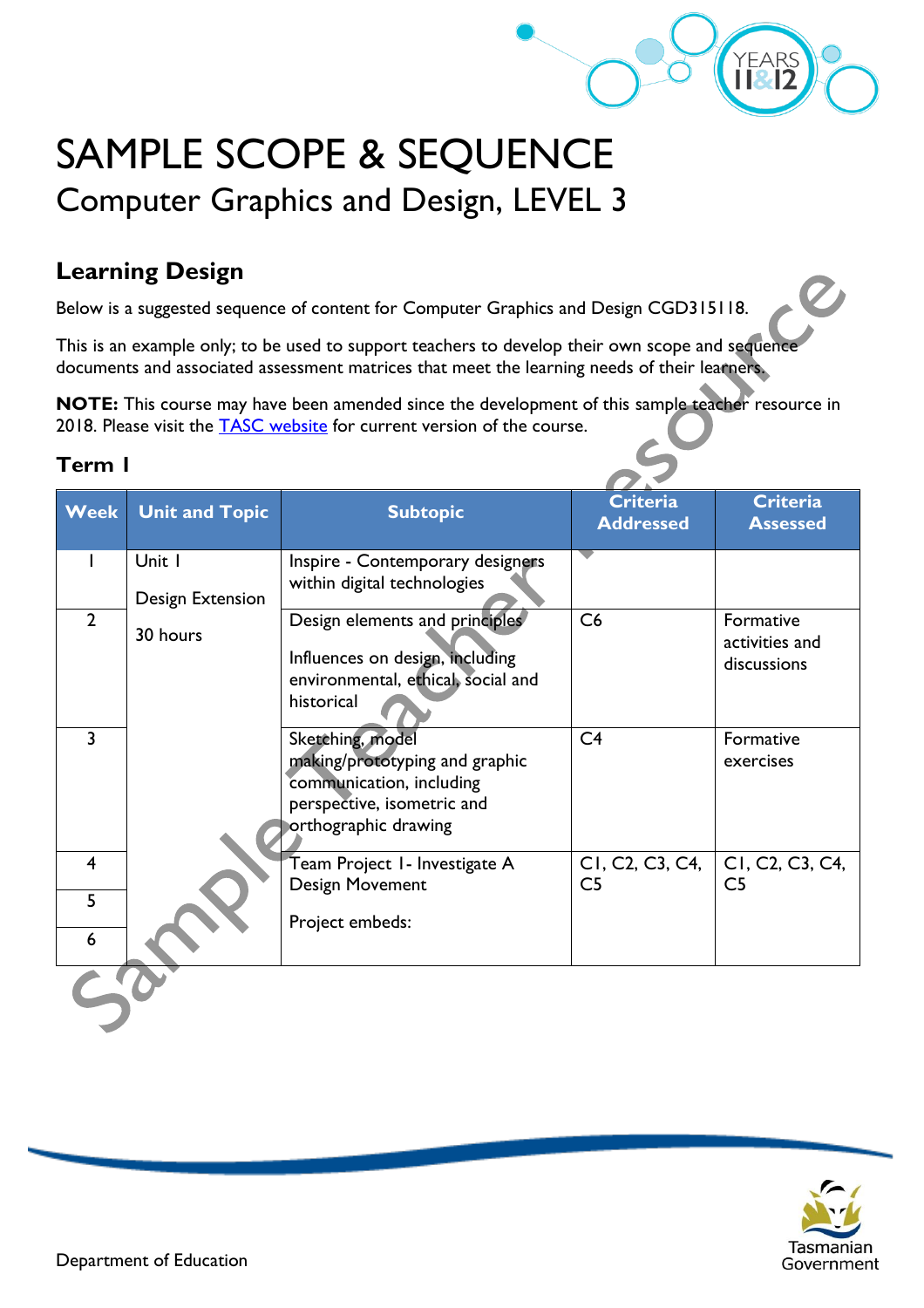| Week         | <b>Unit and Topic</b>      | <b>Subtopic</b>                                                                                                                                                                                                                                                                                                                                                      | <b>Criteria</b><br><b>Addressed</b>                                      | <b>Criteria</b><br><b>Assessed</b>                                       |
|--------------|----------------------------|----------------------------------------------------------------------------------------------------------------------------------------------------------------------------------------------------------------------------------------------------------------------------------------------------------------------------------------------------------------------|--------------------------------------------------------------------------|--------------------------------------------------------------------------|
| 7            |                            | Establishing briefs, individual and<br>$\bullet$<br>collaborative project<br>management techniques<br>Creative, critical and reflective<br>design thinking strategies<br>Application of design elements,<br>design principles, manual and<br>digital methods, materials,<br>conventions and media<br>appropriate to different<br>purposes, audiences and<br>contexts |                                                                          |                                                                          |
| 8            | Unit 2<br>Design Studios - | Design Studios Core Project 2:<br>Design A Beverage Product (WR 2)                                                                                                                                                                                                                                                                                                   | C8                                                                       | Formative<br>exercises                                                   |
| 9            | Core                       | Project embeds:                                                                                                                                                                                                                                                                                                                                                      | CI, C <sub>2</sub> , C <sub>3</sub> , C <sub>4</sub> ,<br>C5, C6, C7, C8 | CI, C <sub>2</sub> , C <sub>3</sub> , C <sub>4</sub> ,<br>C5, C6, C7, C8 |
| $ 0\rangle$  | 20 hours                   | Storyboarding for design<br>Foundation processes and<br>systems of polygon, spline and<br>digital sculpting 3D modelling<br>methods<br>2D pixel and vector image<br>based editors and 3D graphics<br>applications.<br>Sustainability and environmental<br>considerations                                                                                             |                                                                          |                                                                          |
| <b>Break</b> |                            |                                                                                                                                                                                                                                                                                                                                                                      |                                                                          |                                                                          |
| <b>Break</b> |                            |                                                                                                                                                                                                                                                                                                                                                                      |                                                                          |                                                                          |

# **Term 2**

|               | <b>Week</b> Unit and Topic | <b>Subtopic</b>                                                                      | <b>Criteria</b><br><b>Addressed</b>                                      | <b>Criteria</b><br><b>Assessed</b>                                       |
|---------------|----------------------------|--------------------------------------------------------------------------------------|--------------------------------------------------------------------------|--------------------------------------------------------------------------|
|               | Unit 2<br>Design Studios-  | <b>Complete Design Studios Core</b><br>Project                                       |                                                                          |                                                                          |
| $\mathcal{D}$ | Extension<br>50 hours      | <b>Elective Design Studios: Design</b><br>Project 3 - VFX Based Animated<br>Sequence | C8                                                                       | Formative<br>exercises                                                   |
| 4             | $(25$ for each<br>project) | Project embeds:                                                                      | CI, C <sub>2</sub> , C <sub>3</sub> , C <sub>4</sub> ,<br>C5, C6, C7, C8 | CI, C <sub>2</sub> , C <sub>3</sub> , C <sub>4</sub> ,<br>C5, C6, C7, C8 |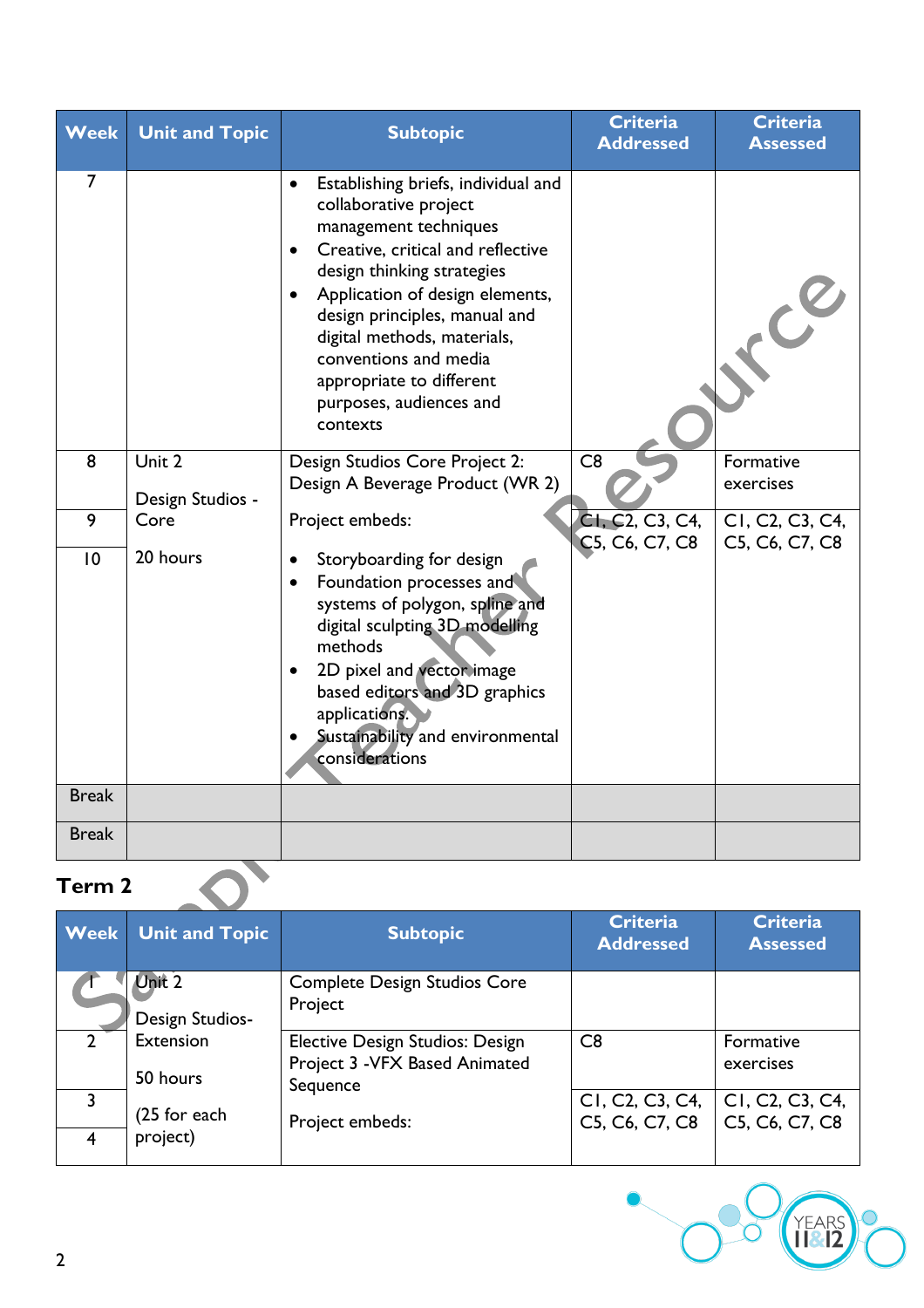| <b>Week</b>         | <b>Unit and Topic</b> | <b>Subtopic</b>                                                                                                                                                                                                                                                                                                                                                                                                                    | <b>Criteria</b><br><b>Addressed</b>                                      | <b>Criteria</b><br><b>Assessed</b> |  |
|---------------------|-----------------------|------------------------------------------------------------------------------------------------------------------------------------------------------------------------------------------------------------------------------------------------------------------------------------------------------------------------------------------------------------------------------------------------------------------------------------|--------------------------------------------------------------------------|------------------------------------|--|
| 5                   |                       | <b>Investigating Animation Systems</b><br>$\bullet$<br>Storyboarding for design<br>Methods such as cell shading,<br>$\bullet$<br>motion capture, rotoscoping,<br>inverse and forward kinematics,<br>stop motion, morphing, camera<br>walkthrough, rigging and bones<br>as appropriate for design<br>solution.<br>Social and ethical considerations<br>$\bullet$<br>in design eg. Copyright And<br>Intellectual Property For Design |                                                                          | $\mathcal{C}$                      |  |
| 6<br>$\overline{7}$ |                       | <b>Elective Design Studios: Design</b><br>Project 4 - Game Asset<br>Project embeds:                                                                                                                                                                                                                                                                                                                                                | CI, C <sub>2</sub> , C <sub>3</sub> , C <sub>4</sub> ,<br>C5, C6, C7, C8 | CI, C2, C3, C4,<br>C5, C6, C7, C8  |  |
|                     |                       | <b>Investigating Game Asset</b><br>$\bullet$<br>Systems- optimization, normal<br>mapping, and texture baking<br>Historical evolution of design<br>$\bullet$<br>(social-C6, technical<br>developments C7)                                                                                                                                                                                                                           |                                                                          |                                    |  |
| 8                   | Exams                 | Includes exam preparation                                                                                                                                                                                                                                                                                                                                                                                                          |                                                                          |                                    |  |
| 9                   | Exams                 |                                                                                                                                                                                                                                                                                                                                                                                                                                    |                                                                          |                                    |  |
| $\overline{0}$      | Unit 2                | Continue Design Project 4                                                                                                                                                                                                                                                                                                                                                                                                          |                                                                          |                                    |  |
| <b>Break</b>        |                       |                                                                                                                                                                                                                                                                                                                                                                                                                                    |                                                                          |                                    |  |
| <b>Break</b>        |                       |                                                                                                                                                                                                                                                                                                                                                                                                                                    |                                                                          |                                    |  |
| Term 3              |                       |                                                                                                                                                                                                                                                                                                                                                                                                                                    |                                                                          |                                    |  |

| <b>Week</b>    | <b>Unit and Topic</b>   | <b>Subtopic</b>                                        | <b>Criteria</b><br><b>Addressed</b>                                      | <b>Criteria</b><br><b>Assessed</b>                                       |
|----------------|-------------------------|--------------------------------------------------------|--------------------------------------------------------------------------|--------------------------------------------------------------------------|
| $\overline{2}$ |                         | Continue Design Project 4                              |                                                                          |                                                                          |
| 3              | Unit 3                  | Submit Design project 4                                | CI, C <sub>2</sub> , C <sub>3</sub> , C <sub>4</sub> ,<br>C5, C6, C7, C8 | CI, C <sub>2</sub> , C <sub>3</sub> , C <sub>4</sub> ,<br>C5, C6, C7, C8 |
| 4              | <b>Extended Project</b> | Begin Extended Design Project -<br>externally assessed |                                                                          |                                                                          |
| 5              | 50 hours                |                                                        |                                                                          |                                                                          |
| 3              |                         |                                                        |                                                                          | <b>YEARS</b>                                                             |